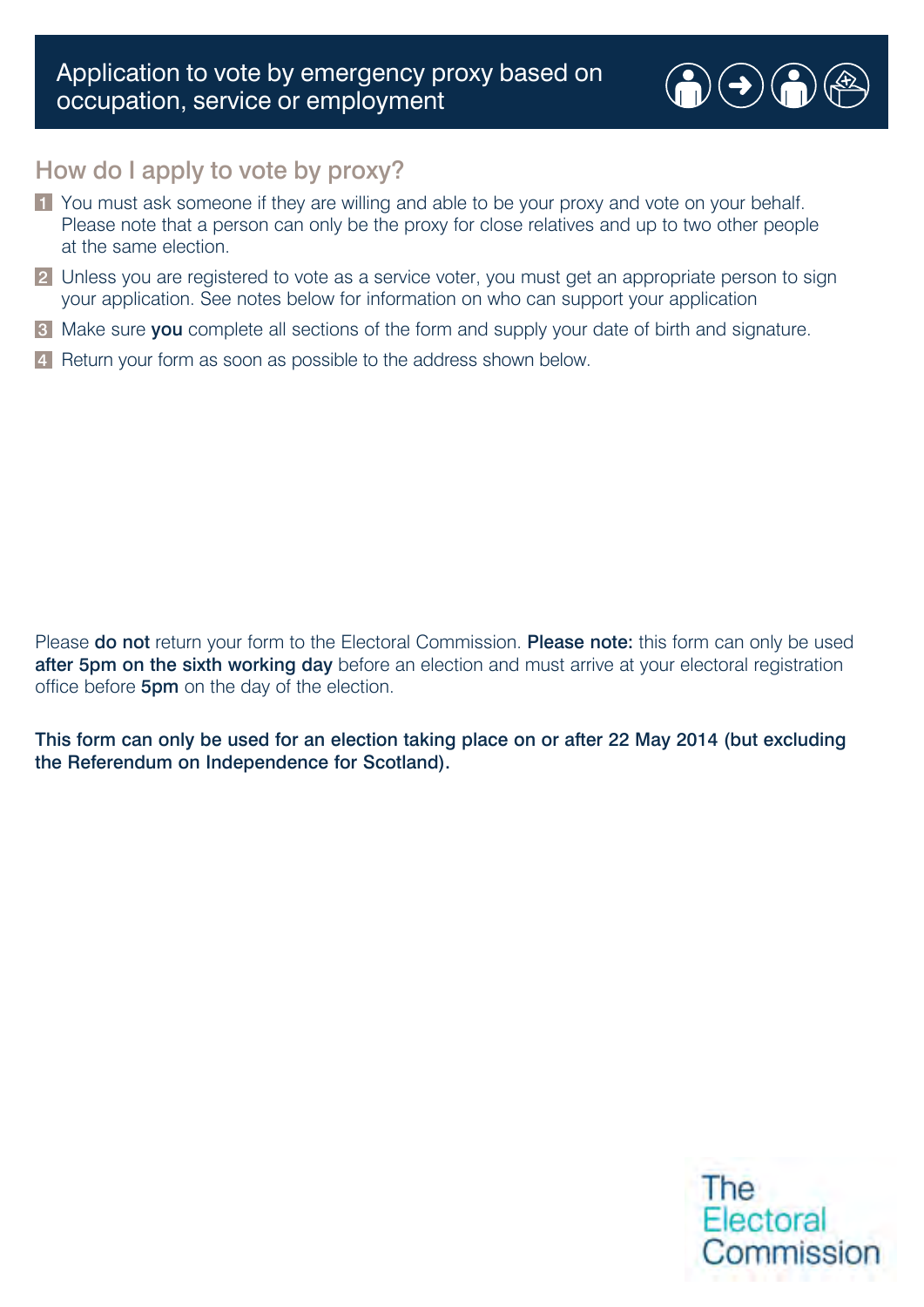# Voting by proxy

If you are not able to attend the polling station in person for reasons relating to your occupation, service or employment, and you only become aware of this after 5pm on the sixth working day before an election, you can apply to vote by emergency proxy (someone else voting on your behalf). You can apply up until 5pm on election day.

This form should not be used if you have been detained in a hospital under Section 145 of the Mental Health Act 1983 in England and Wales or Section 329 of the Mental Health (Care and Treatment) (Scotland) Act 2003 in Scotland.

## Who can support my application?

 $\blacksquare$  "I'm self-employed, who can support my application?"

A person aged 18 years or over who knows you and is not your spouse, civil partner, parent, grandparent, brother, sister, child or grandchild.

 $\blacksquare$  "I'm employed, who can support my application?"

Your employer or another authorised person at your workplace.

 $\blacksquare$  "I am registered as a service voter, who can support my application?"

If you are a member of the Armed Forces, a Crown servant, a British Council employee or the spouse or civil partner of one of the above and you are registered as a service voter, you do not need support for your application.

 If you are registered as an ordinary elector, you will need support from your employer or another authorised person at your workplace.

## What happens after I've returned this form?

 $\textcolor{red}{\bigcirc} \textcolor{blue}{\bigcirc} \textcolor{blue}{\bigcirc} \textcolor{blue}{\bigcirc} \textcolor{blue}{\bigcirc} \textcolor{blue}{\bigcirc}$ 

- $\blacksquare$  Your proxy must go to your polling station to vote on your behalf.
- $\blacksquare$  You should tell your proxy how you want them to vote on your behalf, for example, which candidate or which party.
- Your local election office will tell your proxy when and where to vote on your behalf.
- You will need to give your date of birth and signature on this application form. This information is needed to prevent fraud. If you are unable to sign this form, please contact your Electoral Registration Officer.

# Voting as proxy

A person can only be a proxy for close relatives and up to two other people at an election.

Close relatives are the spouse, civil partner, parent, grandparent, brother, sister, child or grandchild of the applicant.

The proxy must be eligible to vote.

# More information

If you have any questions about voting by proxy, go to [www.aboutmyvote.co.uk](http://www.aboutmyvote.co.uk) or contact your electoral registration office.

In England and Wales, the electoral registration office is based at your local council. In Scotland, it may be a separate office. For contact details, go to [www.aboutmyvote.co.uk](http://www.aboutmyvote.co.uk).

This form does not apply in Northern Ireland. Visit [www.eoni.org.uk](http://www.eoni.org.uk) for more information.

> The Electoral Commission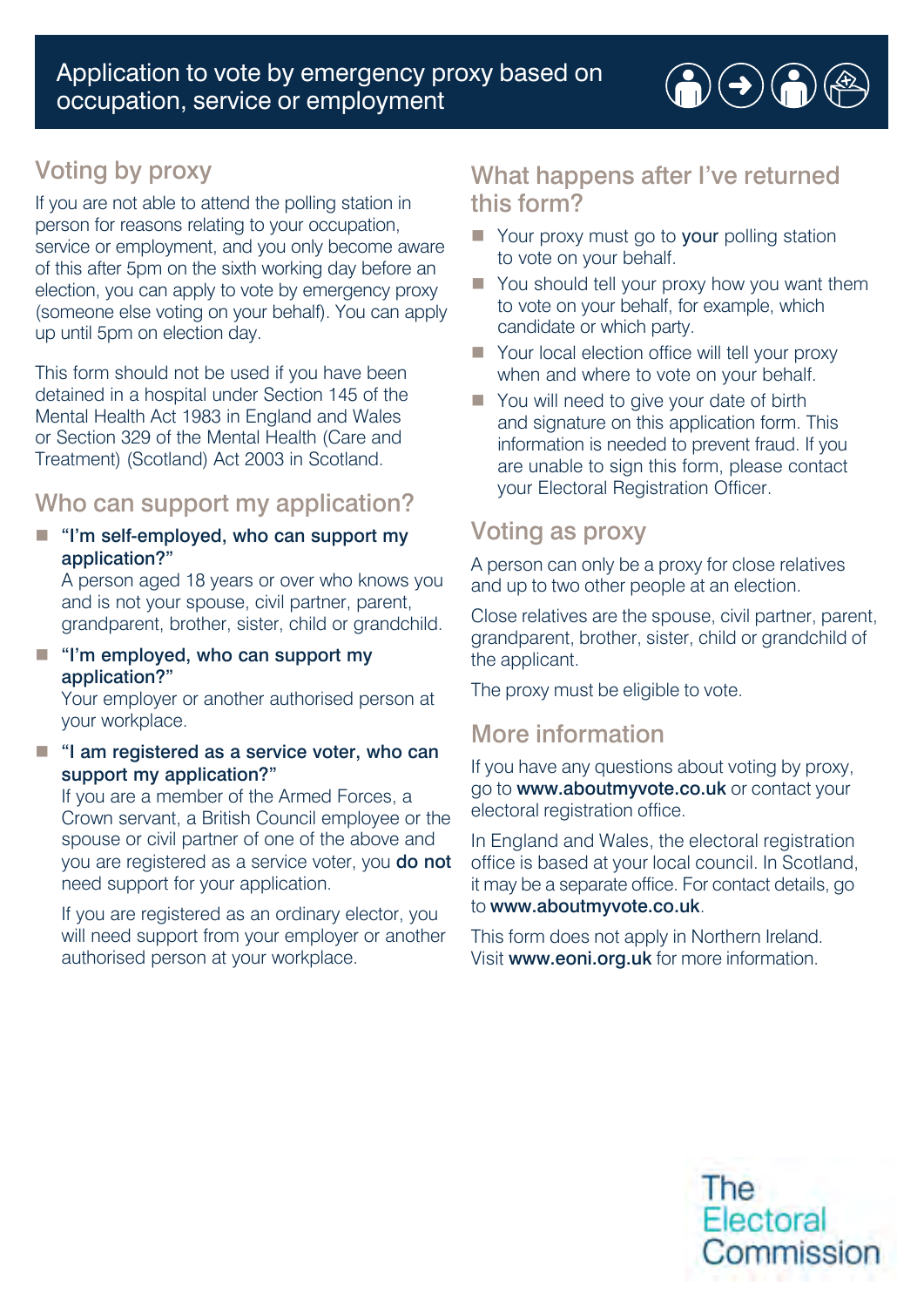

### Only one person can apply to vote by emergency proxy using this form. Write in black ink and use BLOCK LETTERS. When you have filled in every section and signed the form yourself, send it to your local electoral registration office. You can get the address at [www.aboutmyvote.co.uk](http://www.aboutmyvote.co.uk)

| About you                                                                                       | Your employment details and reason you can't<br>$\overline{4}$<br>vote in person                                                                         |
|-------------------------------------------------------------------------------------------------|----------------------------------------------------------------------------------------------------------------------------------------------------------|
| Surname                                                                                         |                                                                                                                                                          |
|                                                                                                 | Please fill in Section A if you are self-employed,<br>Section B if you are employed, or Section C if you are                                             |
| First names (in full)                                                                           | a service voter.                                                                                                                                         |
|                                                                                                 | A - Self-Employed                                                                                                                                        |
| Your current full address                                                                       | I am self-employed as (give job title):                                                                                                                  |
|                                                                                                 | I am not able to go to the polling station on election day<br>for the following reason related to my occupation:                                         |
| Postcode or BFPO                                                                                |                                                                                                                                                          |
| Your correspondence address (if different)                                                      | <b>B-Employed</b>                                                                                                                                        |
|                                                                                                 | I am employed by (give employer's name and address):                                                                                                     |
| Daytime telephone or mobile number (optional)                                                   | As (give job title):                                                                                                                                     |
| E-mail address (optional)                                                                       | I am not able to go to the polling station on election day<br>for the following reason related to my employment:                                         |
| About your proxy                                                                                |                                                                                                                                                          |
| Full name                                                                                       |                                                                                                                                                          |
|                                                                                                 | C - Service voter                                                                                                                                        |
| Relationship to you (if any)                                                                    | Tick the type of service voter that applies:                                                                                                             |
|                                                                                                 | I am a member of the Armed Forces                                                                                                                        |
| <b>Full address</b>                                                                             | I am a Crown servant                                                                                                                                     |
|                                                                                                 | I am a British Council employee                                                                                                                          |
| Postcode                                                                                        | I am the spouse or civil partner of one<br>of the above                                                                                                  |
| At which election do you want a proxy<br>З<br>want to vote by proxy at the election(s) held on: | I am not able to go to the polling station on election day<br>for the following reason related to my service (or that of<br>my spouse or civil partner): |
| D D M M Y Y Y                                                                                   |                                                                                                                                                          |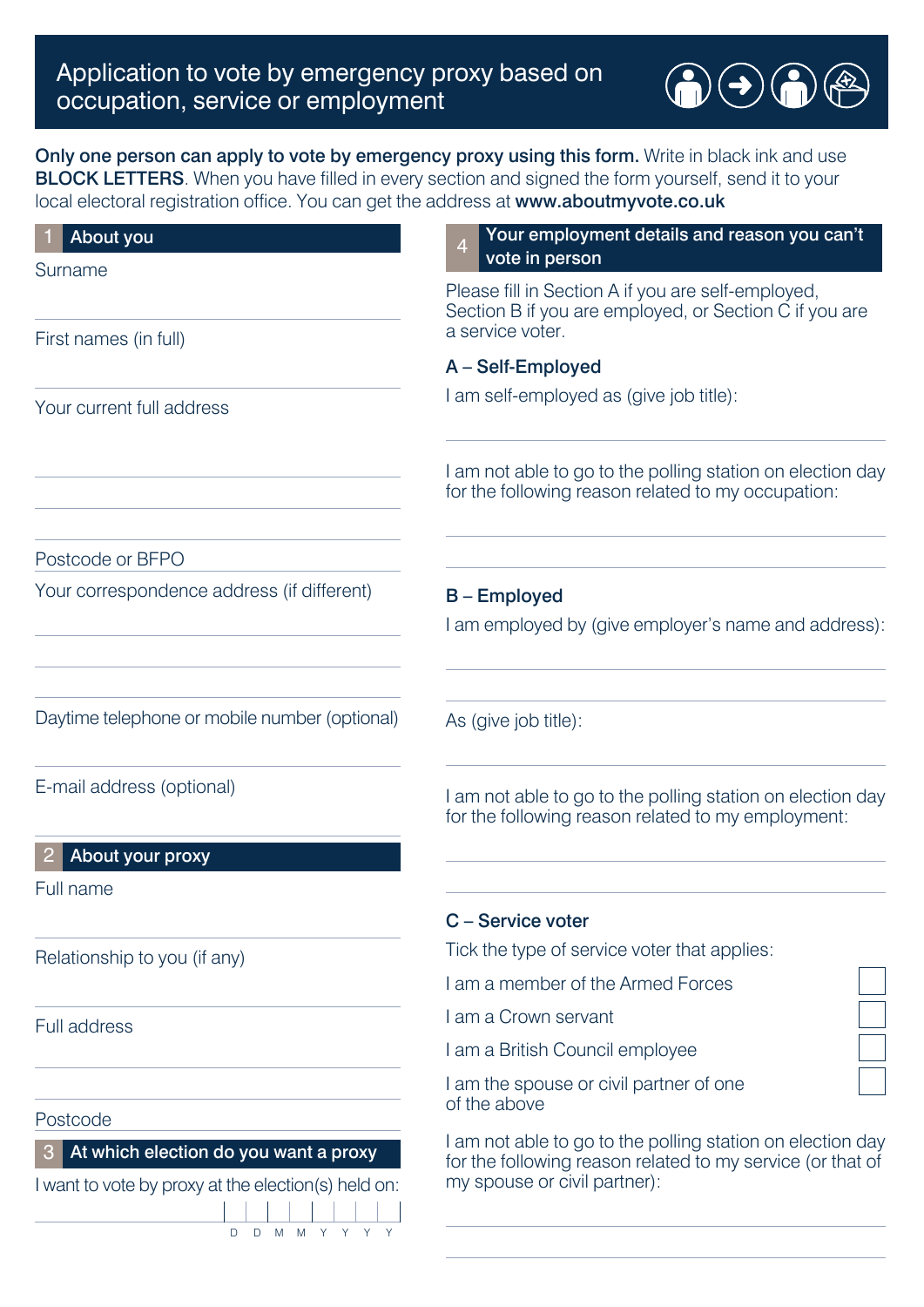

### Only one person can apply to vote by emergency proxy using this form. Write in black ink and use **BLOCK LETTERS**. When you have filled in every section and signed the form yourself, send it to your local electoral registration office. You can get the address at [www.aboutmyvote.co.uk](http://www.aboutmyvote.co.uk)

|             | 5 When did you become aware of the reason?               |  |  |  |  |  |  |                 |  |
|-------------|----------------------------------------------------------|--|--|--|--|--|--|-----------------|--|
| <b>Time</b> |                                                          |  |  |  |  |  |  |                 |  |
| Date        |                                                          |  |  |  |  |  |  |                 |  |
|             |                                                          |  |  |  |  |  |  | D D M M Y Y Y Y |  |
|             | L.C. I. Maccula da ta a a filici da basal da alamatica n |  |  |  |  |  |  |                 |  |

### Your date of birth and declaration

**Declaration:** I have asked the person I have named as my proxy and confirm that he/she is willing and able to be appointed to vote on my behalf.

As far as I know, the details on this form are true and accurate. I understand that to provide false information on this form is an offence, punishable on conviction by imprisonment of up to 2 years and/or a fine.

Date of birth: Please write your date of birth 'DD MM YYYY' in the black boxes below, using black ink.



### **Signature:** Sign below, keeping within the grey border.

If you are unable to sign this form, please contact your Electoral Registration Officer.

| 7 Date of application |  |  |                 |  |  |
|-----------------------|--|--|-----------------|--|--|
| Today's date          |  |  |                 |  |  |
|                       |  |  | D D M M Y Y Y Y |  |  |

Note: if you are registered to vote as a service voter, you do not need support for your application.

### 8 Supporter's declaration (if self-employed)

Read the notes to see who can support this application. Please ask the person who is supporting your application to give their name and address.

Supporter's full name

Supporter's address

#### Postcode

Declaration:

- I am aged 18 years or over
- I know the applicant
- I am not the spouse, civil partner, parent, grandparent, brother, sister, child or grandchild of the applicant
- I confirm that to the best of my knowledge and belief, the applicant's statements in Parts 4 and 5 are true

#### **Signature**